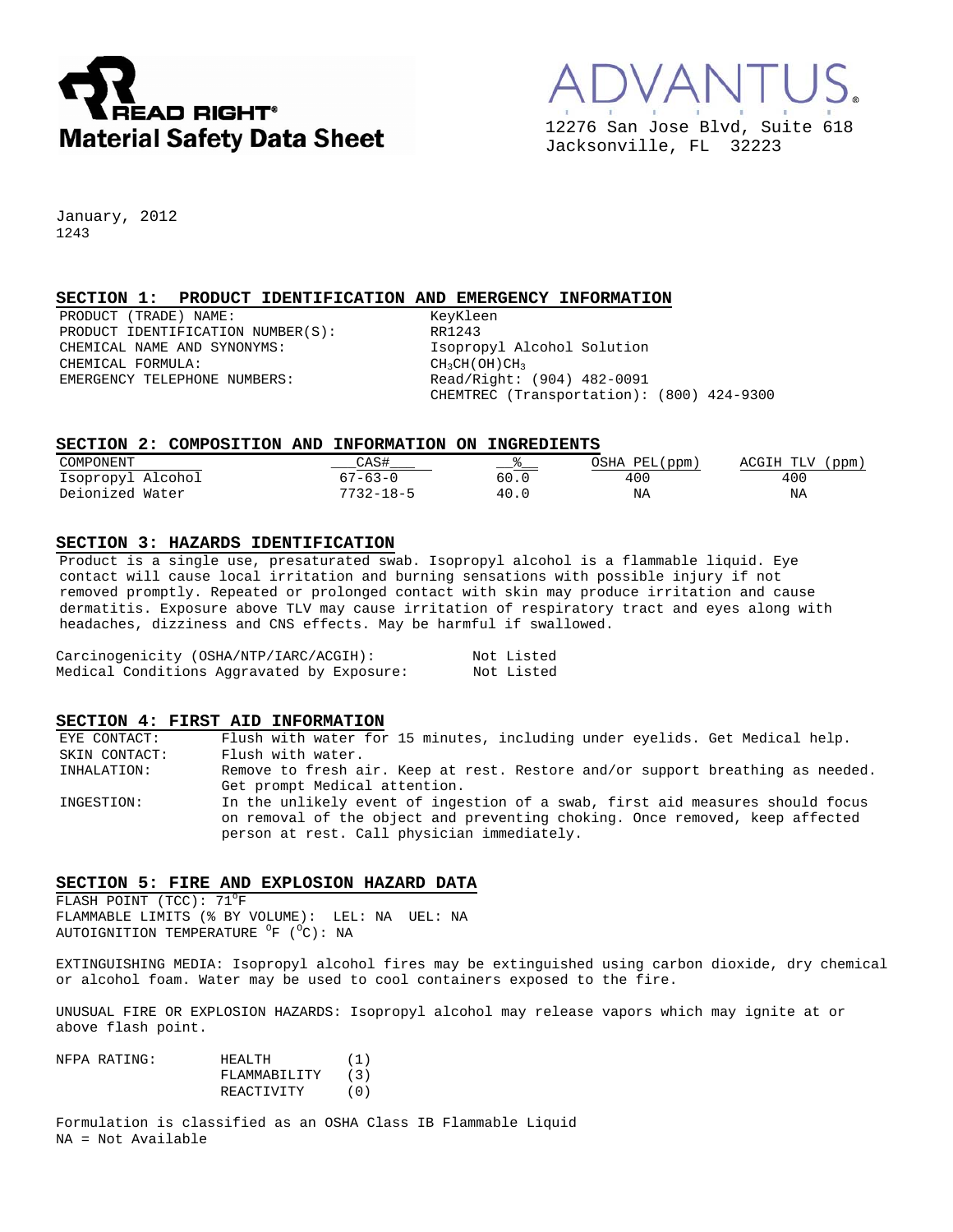January, 2012 1243 Page 2

## **SECTION 6: ACCIDENTAL RELEASE MEASURES**

Since the amount of isopropyl alcohol per applicator is small, the chance of a significant spill occurring is small. In the event however, a significant amount of liquid is released, ventilate the area, especially low areas where vapors may collect and remove all sources of ignition. Cleanup personnel need protection against liquid contact and vapor inhalation.

### **SECTION 7: HANDLING AND STORAGE**

Store in a clean, cool, ventilated area away from sources of ignition and oxidizing agents. Handle and store in a manner suitable for an OSHA Class IB Flammable Liquid. Electrical services must meet applicable codes. Use non-sparking tools.

### **SECTION 8: EXPOSURE CONTROL - PERSONAL PROTECTION**

Provide ventilation to maintain TLV. Use non-sparking tools. Avoid inhalation of vapors, contact with eyes and repeated or prolonged contact with skin. Do not take internally.

#### **SECTION 9: PHYSICAL AND CHEMICAL PROPERTIES**

| BOILING POINT $(^{\circ}F(^{\circ}C))$ : |      | 184(84.4) & VOLATILE BY VOLUME @ $25^{\circ}$ C: | 100               |
|------------------------------------------|------|--------------------------------------------------|-------------------|
| VAPOR PRESSURE (mmHq @ $25^{\circ}$ C):  | 43   | EVAPORATION RATE (BUTYL ACETATE=1):              | >1                |
| VAPOR DENSITY (AIR=1):                   | >⊥   | FORM:                                            | Presaturated Swab |
| $\frac{1}{6}$ SOLUBLE IN WATER @ 25 °C:  | 100  | ODOR:                                            | Alcohol           |
| SPECIFIC GRAVITY (G/CC@25°C)             | 0.88 | APPEARANCE OF LIOUID:                            | Clear             |

#### **SECTION 10: STABILITY AND REACTIVITY**

STABILITY: Stable HAZARDOUS POLYMERIZATION: Will not occur INCOMPATIBILITIES/CONDITIONS TO AVOID: Caustics, amines, alkanolamines, aldehydes, ammonia, strong oxidizing agents and chlorinated compounds. HAZARDOUS DECOMPOSITION PRODUCTS:

## **SECTION 11: TOXICOLOGICAL INFORMATION**

Not Available

### **SECTION 12: ECOLOGICAL INFORMATION**

Not Available

### **SECTION 13: DISPOSAL CONSIDERATIONS**

Follow Federal, State and Local regulations.